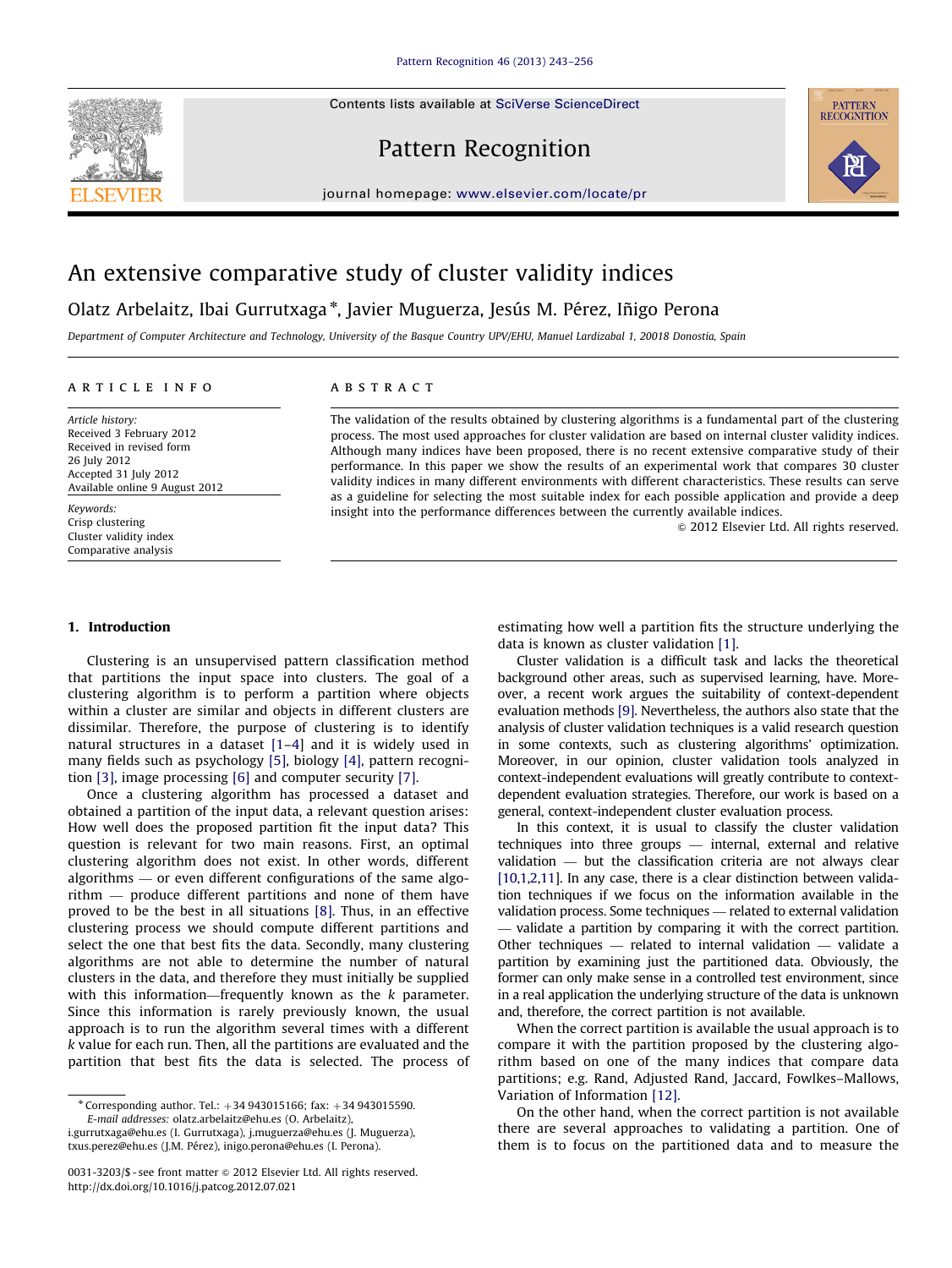<span id="page-1-0"></span>compactness and separation of the clusters. In this case another type of index is used; e.g. Dunn [\[13\],](#page-12-0) Davies–Bouldin [\[14\],](#page-12-0) Calinski–Harabasz [\[15\]](#page-12-0). Another more recent approach is the stability based validation [\[16,17\]](#page-12-0) which is not model dependant and does not require any assumption of compactness. This approach does not directly validate a partition, but it relies on the stability of the clustering algorithm over different samples of the input dataset.

The differences of the mentioned validation approaches make it difficult to compare all of them in the same framework. This work focuses on the first approach mentioned, which directly estimates the quality of a partition by measuring the compactness and separation of the clusters. Although there is no standard terminology, in the remainder of this paper we will call Cluster Validity Index (CVI) to these kind of indices. For the indices that compare two partitions we will use the term Partition Similarity Measure.

Previous works have shown that there is no single CVI that outperforms the rest [\[18–20](#page-12-0)]. This is not surprising since the same occurs in many other areas and this is why we usually deal with multiple clustering algorithms, partition similarity measures, classification algorithms, validation techniques, etc. This makes it obvious that researchers and practitioners need some guidelines on which particular tool they should use in each environment.

Focusing on internal cluster validation, we can find some works that compare a set of CVIs and, therefore, these could be used as guidelines for selecting the most suitable CVI in each environment. However, most of these comparisons are related to the proposal of a new CVI [\[6](#page-12-0),[21–24](#page-12-0)] or variants of known CVIs [\[25,8,26\]](#page-12-0) and, unfortunately, the experiments are usually performed in restricted environments—few CVIs compared on few datasets, just one clustering algorithm implied. There are few works that do not propose a new CVI but compare some of them in order to draw some general conclusions [\[10,18,27,20\]](#page-12-0). Surprisingly, the 25 year-old paper of Milligan and Cooper [\[20\]](#page-12-0) is the work most cited as a CVI comparison reference. Certainly, to the best of our knowledge, nobody has since published such an extensive and systematic comparative study.

In this paper we present the results of an extensive CVI comparison along the same lines as Milligan and Cooper [\[20\],](#page-12-0) which is the last work that compares a set of 30 CVIs based on the results obtained in hundreds of environments. We claim that we have improved the referenced work in three main areas. First, we can compare many new indices that did not exist in 1985 and discard those that have rarely been used since. Second, we can take advantage of the increases in computational power achieved in recent decades to carry out a wider experiment. Finally, thanks to the advances in communication technologies we can easily store all the detailed results available in electronic format, so that every reader can access them and focus on the results that are relevant in his/her particular environment.

Moreover, our work is based on a corrected methodology that avoids an incorrect assumption made by the usual CVI comparison methodology [\[28\]](#page-12-0). Therefore, we present two main contributions in this paper. First, we present the main results of the most extensive CVI comparison ever carried out. Second, this comparison is the first extensive CVI comparison carried out with the methodological correction proposed by Gurrutxaga et al. [\[28\].](#page-12-0) Moreover, although the experiment's size prevents us from publishing all the results in this paper, they are all available in electronic format in the web. $<sup>1</sup>$ </sup>

The next section discusses other works related to CVI comparison. [Section 3](#page-2-0) describes all the cluster validity indices compared in this work and [Section 4](#page-4-0) describes the particular details of the experimental design. In [Section 5](#page-5-0) we show the main results of the work and, finally, we draw some conclusions and suggest some possible extensions in [Section 6](#page-11-0)

# 2. Related work

Most of the works that compare CVIs use the same approach: A set of CVIs is used to estimate the number of clusters in a set of datasets partitioned by several algorithms. The number of successes of each CVI in the experiment can be called its score and is considered an estimator of its ''quality''. For a more formal description of this methodology and a possible alternative to it see [\[28\].](#page-12-0)

Despite this widely used approach, most of the works are not comparable since they differ in the CVIs compared, datasets used, results analysis. In this section we overview some of the works that compare a set of CVIs, focusing on the experiment characteristics.

The paper published by Milligan and Cooper [\[20\]](#page-12-0) in 1985 is still the work of reference on internal cluster validation. That work compared 30 CVIs. The authors called them ''Stopping criteria'' because they were used to stop the agglomerative process of a hierarchical clustering algorithm [\[2,4](#page-12-0)] and this is why the experiments were done with hierarchical clustering algorithms (single-linkage, complete-linkage, average-linkage and Ward). They used 108 synthetic datasets with a varying number of non-overlapped clusters (2, 3, 4 or 5), dimensionality (4, 6 or 8) and cluster sizes. They presented the results in a tabular format, showing the number of times that each CVI predicted the correct number of clusters. Moreover, the tables also included the number of times that the prediction of each CVI overestimated or underestimated the real number of clusters by 1 or 2.

The same tabular format was used by Dubes [\[27\]](#page-12-0) two years later. The novelty of this work is that the author used some tables where the score of each CVI was shown according to the values of each experimental factor—clustering algorithm, dataset dimensionality, number of clusters. Moreover, he used the  $\chi^2$  statistic to test the effect of each factor on the behaviour of the compared CVIs. Certainly, the use of statistical tests to validate the experimental results is not common practice in clustering, as opposed to other areas such as supervised learning. The main drawback of this work is that it compares just 2 CVIs (Davies–Bouldin and the modified Hubert statistic). The experiment is performed in 2 parallel works of 32 and 64 synthetic datasets, 3 clustering algorithms (single-linkage, complete-linkage and CLUSTER) and 100 runs. The datasets' characteristics were controlled in the generation process and they used different sizes (50 or 100 objects), dimensionality (2, 3, 4 or 5), number of clusters (2, 4, 6 or 8), sampling window (cubic or spherical) and cluster overlap.

In 1997, Bezdek et al. [\[29\]](#page-12-0) published a paper comparing 23 CVIs based on 3 runs of the EM algorithm and 12 synthetic datasets. The datasets were formed by 3 or 6 Gaussian clusters and the results were presented in tables that showed the successes of every CVI on each dataset. Another work that compared 15 CVIs was performed by Dimitriadou et al. [\[18\]](#page-12-0) based on 100 runs of k-means and hard competitive learning algorithms. The 162 datasets used in this work were composed of binary attributes which made the experiment and the results presentation somewhat different to the previously mentioned ones.

More recently, Brun et al. [\[10\]](#page-12-0) compared 8 CVIs using several clustering algorithms: k-means, fuzzy c-means, SOM, singlelinkage, complete-linkage and EM. They used 600 synthetic datasets based on 6 models with varying dimensionality (2 or 10), cluster shape (spherical or Gaussian) and number of <sup>1</sup> [http://www.sc.ehu.es/aldapa/cvi.](http://www.sc.ehu.es/aldapa/cvi) **1 http://www.sc.ehu.es/aldapa/cvi. 1 http://www.sc.ehu.es/aldapa/cvi. 1 http://www.sc.ehu.es/aldapa/cvi. 1 http://www.sc.ehu.es/aldapa/cvi. 1 html**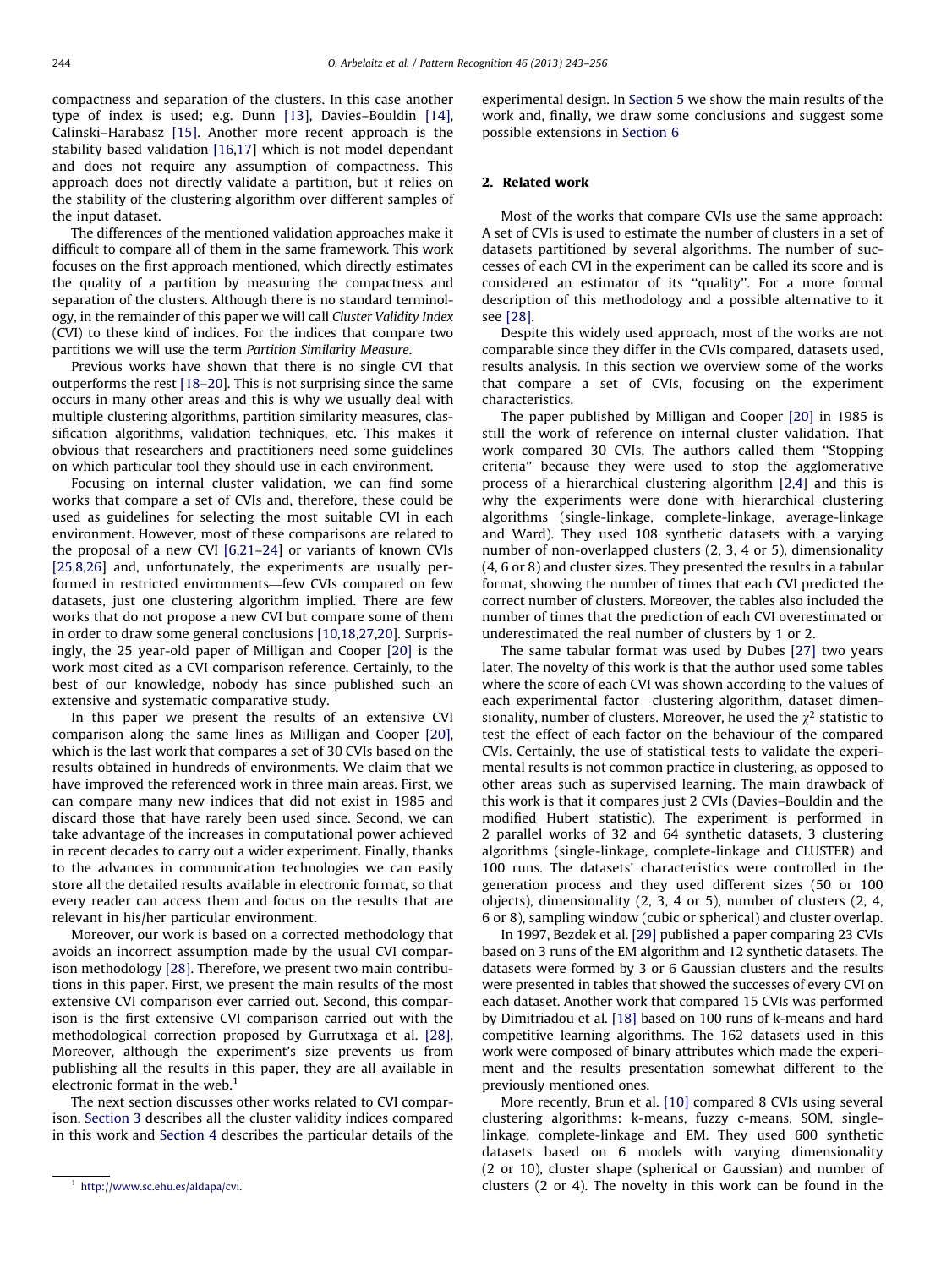<span id="page-2-0"></span>comparison methodology. The authors compared the partitions obtained by the clustering algorithms with the correct partitions and computed an error value for each partition. Then, the "quality" of the CVI is measured as its correlation with the measured error values. In this work, not just internal but also external and relative indices are examined. The results show that the Rand index is highly correlated with the error measure.

The mentioned correlation between the error measure and the Rand index makes one think about the adequacy of the error as a definitive measure. In the recent work of Gurrutxaga et al. [\[28\]](#page-12-0) the authors accepted that there is no single way of establishing the quality of a partition and they proposed using one of the external indices available—or even better, several of them. This is the first work that clearly confronted a methodological drawback ignored by many authors, but noticed by others [\[10,22,23](#page-12-0),[20\]](#page-12-0). Since the main goal of this work was to present a modification of the traditional methodology, they compared just 7 CVIs based on 7 synthetic and 3 real datasets and 10 runs of the k-means algorithm.

Other CVI comparisons can be found where new CVIs are proposed, but in this case the experiment is usually limited. It is common to find works comparing 5 or 10 CVIs on a similar number of datasets [\[6,21,22,25,8,26,24](#page-12-0)].

### 3. Cluster validity indices

In this section we describe the 30 CVIs compared in this work. First, to simplify and reduce the CVI description section we define the general notation used in this paper and particular notations used to describe several indices.

## 3.1. Notation

Let us define a dataset  $X$  as a set of  $N$  objects represented as vectors in an *F*-dimensional space:  $X = \{x_1, x_2, \ldots, x_N\} \subseteq \mathbb{R}^F$ . A partition or clustering in  $X$  is a set of disjoint clusters that partitions X into K groups:  $C = \{c_1, c_2, ..., c_K\}$  where  $\bigcup_{c_k \in C} C_k =$  $X, c_k \cap c_l = \emptyset \forall k \neq l$ . The centroid of a cluster  $c_k$  is its mean vector,  $\overline{c_k} = 1/|c_k| \sum_{x_i \in C_k} x_i$  and, similarly, the centroid of the dataset is<br>the mean vector of the whole dataset  $\overline{X} - 1/N \sum_{x_i} x_i$ the mean vector of the whole dataset,  $\overline{X} = 1/N \sum_{x_i \in X} X_i$ .

We will denote the Euclidean distance between objects  $x_i$  and  $x_i$  as  $d_e(x_i,x_i)$ . We define the Point Symmetry-Distance [\[30\]](#page-12-0) between the object  $x_i$  and the cluster  $c_k$  as

$$
d_{ps}^{*}(x_{i}, c_{k}) = 1/2 \sum \ min(2)_{x_{j} \in c_{k}} \{d_{e}(2\overline{c_{k}} - x_{i}, x_{j})\}.
$$

The point  $2\overline{c_k} - x_i$  is called the symmetric point of  $x_i$  with respect to the centroid of  $c_k$ . The function  $\sum$  min can be seen as a variation of the min function where  $\sum$  min(n) computes the sum of the n lowest values of its argument. Similarly, we can define the  $\Sigma$  max function as an analogue variation of the max function.

Finally, let us define  $n_w$  since it is used by several indices.  $n_w$  is the number of object pairs in a partition that are in the same cluster,  $n_w = \sum_{c_k \in C} \binom{|c_k|}{2}$ .

#### 3.2. Index definitions

Next, we describe the 30 CVIs compared in this work. We focused on CVIs that can be easily evaluated by the usual methodologies and avoided those that could lead to confusion due to the need for a subjective decision by the experimenter. Therefore, we have discarded some indices that needed to determine a ''knee'' in a plot — such as the Modified Hubert index [\[31\]](#page-12-0) — need to tune a parameter or need some kind of normalization such as the  $v_{SV}$  index [\[32\]](#page-12-0) or the Jump index [\[33\]](#page-12-0). We have also avoided fuzzy indices, since our goal was to focus on crisp clustering. In brief, we focused on crisp CVIs that allow selection of the best partition based on its lowest or highest value.

Most of the indices estimate the cluster cohesion (within or intra-variance) and the cluster separation (between or intervariance) and combine them to compute a quality measure. The combination is performed by a division (ratio-type indices) or a sum (summation-type indices) [\[25\].](#page-12-0)

For each index we define an abbreviation that will be helpful in the results section. Moreover, we accompanied each abbreviation with an up or down arrow. The down arrow denotes that a lower value of that index means a ''better'' partition. The up arrow means exactly the opposite.

• Dunn index  $(D \uparrow)$  [\[13\]](#page-12-0): This index has many variants and some of them will be described next. It is a ratio-type index where the cohesion is estimated by the nearest neighbour distance and the separation by the maximum cluster diameter. The original index is defined as

$$
D(C) = \frac{\min_{C_k \in C} \{\min_{C_l \in C \setminus C_k} \{\delta(c_k, c_l)\}\}}{\max_{C_k \in C} \{\Delta(c_k)\}}
$$
\nwhere\n
$$
\delta(c_k, c_l) = \min_{x_l \in C_k} \min_{x_l \in C_l} \{d_e(x_l, x_j)\},
$$

 $\Delta(c_k) = \max_{x_i, x_j \in c_k} \{d_e(x_i, x_j)\}.$ 

• Calinski–Harabasz (CH  $\uparrow$ ) [\[15\]](#page-12-0): This index obtained the best results in the work of Milligan and Cooper [\[20\]](#page-12-0). It is a ratiotype index where the cohesion is estimated based on the distances from the points in a cluster to its centroid. The separation is based on the distance from the centroids to the global centroid, as defined in Section 3.1. It can be defined as

$$
CH(C) = \frac{N-K}{K-1} \frac{\sum_{c_k \in C} |c_k| d_e(\overline{c_k}, \overline{X})}{\sum_{c_k \in C} \sum_{x_i \in c_k} d_e(x_i, \overline{c_k})}.
$$

• Gamma index  $(G \downarrow)$  [\[34\]](#page-12-0): The Gamma index is an adaptation of Goodman and Kruskal's Gamma index and can be described as

$$
G(C) = \frac{\sum_{c_k \in C} \sum_{x_i, x_j \in c_k} dl(x_i, x_j)}{n_w \left( \binom{N}{2} - n_w \right)},
$$

where  $dl(x_i,x_i)$  denotes the number of all object pairs in X, namely  $x_k$  and  $x_l$ , that fulfil two conditions: (a)  $x_k$  and  $x_l$  are in different clusters, and (b)  $d_e(x_k, x_l) < d_e(x_i, x_j)$ . In this case the denominator is just a normalization factor.

• C-Index  $(Cl)$  [\[35\]:](#page-12-0) This index is a type of normalized cohesion estimator and is defined as

$$
CI(C) = \frac{S(C) - S_{min}(C)}{S_{max}(C) - S_{min}(C)},
$$

where

$$
S(C) = \sum_{c_k \in C_{X_i}, x_j \in c_k} d_e(x_i, x_j),
$$

$$
S_{min}(C) = \sum \min(n_w)_{x_i, x_j \in X} \{d_e(x_i, x_j)\},
$$
  

$$
S_{max}(C) = \sum \max(n_w)_{x_i, x_j \in X} \{d_e(x_i, x_j)\}.
$$

• Davies–Bouldin index (DB $\downarrow$ ) [\[14\]](#page-12-0): This is probably one of the most used indices in CVI comparison studies. It estimates the cohesion based on the distance from the points in a cluster to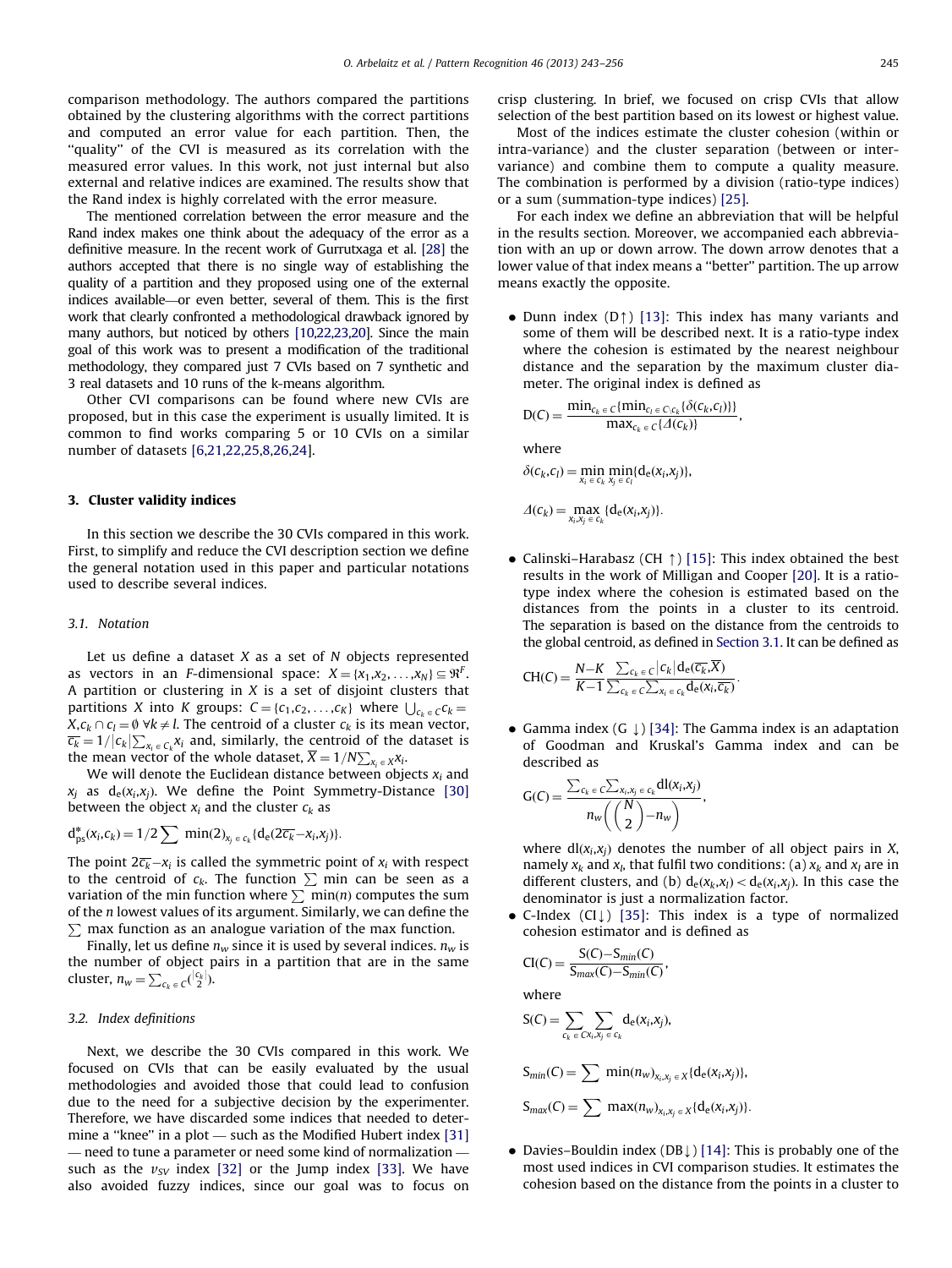its centroid and the separation based on the distance between centroids. It is defined as

$$
DB(C) = \frac{1}{K} \sum_{c_k \in C} \max_{c_l \in C_{\setminus c_k}} \left\{ \frac{S(c_k) + S(c_l)}{d_e(\overline{c_k}, \overline{c_l})} \right\},
$$

where

$$
S(c_k) = 1/|c_k| \sum_{x_i \in c_k} d_e(x_i, \overline{c_k}).
$$

 $\bullet$  Silhouette index (Sil $\uparrow$ ) [\[36\]](#page-12-0): This index is a normalized summation-type index. The cohesion is measured based on the distance between all the points in the same cluster and the separation is based on the nearest neighbour distance. It is defined as

$$
Sil(C) = 1/N \sum_{c_k \in C_{X_i} \in c_k} \frac{b(x_i, c_k) - a(x_i, c_k)}{\max\{a(x_i, c_k), b(x_i, c_k)\}},
$$

where

$$
a(x_i, c_k) = 1/|c_k| \sum_{x_j \in c_k} d_e(x_i, x_j),
$$
  

$$
b(x_i, c_k) = \min_{c_l \in C, c_k} \left\{ 1/|c_l| \sum_{x_j \in c_l} d_e(x_i, x_j) \right\}.
$$

• Graph theory based Dunn and Davies–Bouldin variations ( $D^{MST} \uparrow$ ,  $\mathsf{D}^\mathsf{RNG}\!\uparrow$ ,  $\mathsf{D}^\mathsf{GG}\!\uparrow$ ,  $\mathsf{DB}^\mathsf{MST}\!\downarrow$ ,  $\mathsf{DB}^\mathsf{RNG}\!\downarrow$ ,  $\mathsf{DB}^\mathsf{GG}\!\downarrow$ ) [\[8\]](#page-12-0): These indices are variations of Dunn and Davies–Bouldin. The variation affects how the cohesion estimators are computed— $\Delta(c_k)$  for the Dunn index and  $S(c_k)$  for the Davies–Bouldin index.

For each of the three versions — MST, RNG and GG — these two functions are computed in the same way. First, a particular type of graph is computed for  $c_k$ , taking the objects in the cluster as vertices and the distance between objects as the weight of each edge. Then the largest weight is taken as the value for  $\Delta(c_k)$  and  $S(c_k)$ . The difference between the three variants comes from the selected graph type. For MST a Minimum Spanning Tree is built, for RNG a Relative Neighbourhood Graph and for GG a Gabriel Graph.

• Generalized Dunn indices gD31 $\uparrow$ , gD41 $\uparrow$ , gD51 $\uparrow$ , gD33 $\uparrow$ , gD43 $\uparrow$ , gD53 $\uparrow$ ) [\[37\]:](#page-12-0) All the variations are a combination of three variants of  $\delta$  — separation estimator — and two variations of  $\Delta$  — cohesion estimator. Actually, Bezdek and Pal [\[37\]](#page-12-0) proposed  $6 \times 3$  variants — including the original index — but we selected those proposals that showed the best results. Therefore we analyzed the variants 3, 4 and 5 for  $\delta$  and 1 and 3 for  $\Delta$ .

> $\sqrt{2}$ A

$$
\delta^{3}(c_{k}, c_{l}) = \frac{1}{|c_{k}||c_{l}|} \sum_{x_{i} \in c_{k}x_{j} \in c_{l}} d_{e}x_{i}, x_{j},
$$

$$
\delta^{4}(c_{k}, c_{l}) = d_{e}(\overline{c_{k}}, \overline{c_{l}}),
$$

$$
\delta^{5}(c_{k}, c_{l}) = \frac{1}{|c_{k}| + |c_{l}|} \left( \sum_{x_{i} \in c_{k}} d_{e}(x_{i}, \overline{c_{k}}) + \sum_{x_{j} \in c_{l}} d_{e}(x_{j}, \overline{c_{l}}) \right)
$$

and

$$
\Delta^1(c_k) = \Delta(c_k),
$$
  

$$
\Delta^3(c_k) = 2/|c_k| \sum_{x_i \in c_k} d_e(x_i, \overline{c_k}).
$$

• S\_Dbw index (SDbw  $\downarrow$ ) [\[38\]:](#page-12-0) This is a ratio-type index that has a more complex formulation based on the Euclidean norm  $||x|| = (x^T x)^{1/2}$ , the standard deviation of a set of objects,  $\sigma(X) = 1/|X| \sum_{x_i \in X} (x_i - \overline{x})^2$  and the standard deviation of a partition state of  $\sigma(X) = 1/k$   $\sum_{x_i \in X} \frac{||\sigma(x_i)||}{||\sigma(x_i)||}$  its definition is  $\phi(x) = 1/|\Lambda| \sum_{x_i \in X} (x_i - \lambda)$  and the standard deviation is partition, stdev $(C) = 1/K \sqrt{\sum_{c_k \in C} |\sigma(c_k)|}$ . Its definition is

$$
SDbw(C) = 1/K \sum_{c_k \in C} \frac{\|\sigma(c_k)\|}{\|\sigma(X)\|} + \frac{1}{K(K-1)} \sum_{c_k \in C_{c_l} \in C_{c_k}} \frac{\text{den}(c_k, c_l)}{\max\{\text{den}(c_k), \text{den}(c_l)\}},
$$

where

den
$$
(c_k)
$$
 =  $\sum_{x_i \in c_k} f(x_i, \overline{c_k})$ ,  
den $(c_k, c_l)$  =  $\sum_{x_i \in c_k \cup c_l} f\left(x_i, \frac{\overline{c_k} + \overline{c_l}}{2}\right)$ 

and

$$
f(x_i, c_k) = \begin{cases} 0 & \text{if } d_e(x_i, \overline{c_k}) > stdev(C), \\ 1 & \text{otherwise.} \end{cases}
$$

• CS index  $(CS_k)$  [\[6\]:](#page-12-0) This index was proposed in the image compression environment, but can be extended to any other environment. It is a ratio-type index that estimates the cohesion by the cluster diameters and the separation by the nearest neighbour distance. Its definition is

2

,

$$
CS(C)=\frac{\sum_{c_k\in C}\{1/\big|c_k\big|\sum_{x_i\in c_k}max_{x_j\in c_k}\{d_e(x_i,x_j)\}\}}{\sum_{c_k\in C}min_{c_l\in C\setminus c_k}\{d_e(\overline{c_k},\overline{c_l})\}}.
$$

• Davies-Bouldin\* (DB\* $\downarrow$ ) [\[25\]](#page-12-0): This variation of the Davies-Bouldin index was proposed together with an interesting discussion about different types of CVIs. Its definition is

$$
DB^*(C) = 1/K \sum_{c_k \in C} \frac{\max_{c_l \in C \setminus c_k} \{S(c_k) + S(c_l)\}}{\min_{c_l \in C \setminus c_k} \{d_e(\overline{c_k}, \overline{c_l})\}}.
$$

• Score function (SF $\uparrow$ ) [\[39\]](#page-12-0): This is a summation-type index where the separation is measured based on the distance from the cluster centroids to the global centroid and the cohesion is based on the distance from the points in a cluster to its centroid. It is defined as

$$
SF(C) = 1 - \frac{1}{e^{e^{bc d(C) + wcd(C)}}},
$$

where

$$
bcd(C) = \frac{\sum_{c_k \in C} |c_k| d_e(\overline{c_k}, \overline{X})}{N \times K},
$$
  

$$
wcd(C) = \sum_{c_k \in C} 1/|c_k| \sum_{x_i \in c_k} d_e(x_i, \overline{c_k}).
$$

• Sym-index (Sym $\uparrow$ ) [\[30\]:](#page-12-0) This index is an adaptation of the I index [\[19\]](#page-12-0) based on the Point Symmetry-Distance. It is defined as

$$
Sym(C) = \frac{\max_{c_k, c_l \in C} \{d_e(\overline{c_k}, \overline{c_l})\}}{K \sum_{c_k \in C} \sum_{x_i \in c_k} d_{ps}^*(x_i, c_k)}.
$$

• Point Symmetry-Distance based indices (SymDB $\downarrow$ , SymD $\uparrow$ , Sym33 $\uparrow$  [\[26\]](#page-12-0): These three indices are also based on the Point Symmetry-Distance and modify the cohesion estimator of the Davies–Bouldin, Dunn and generalized-Dunn (version 33) indices.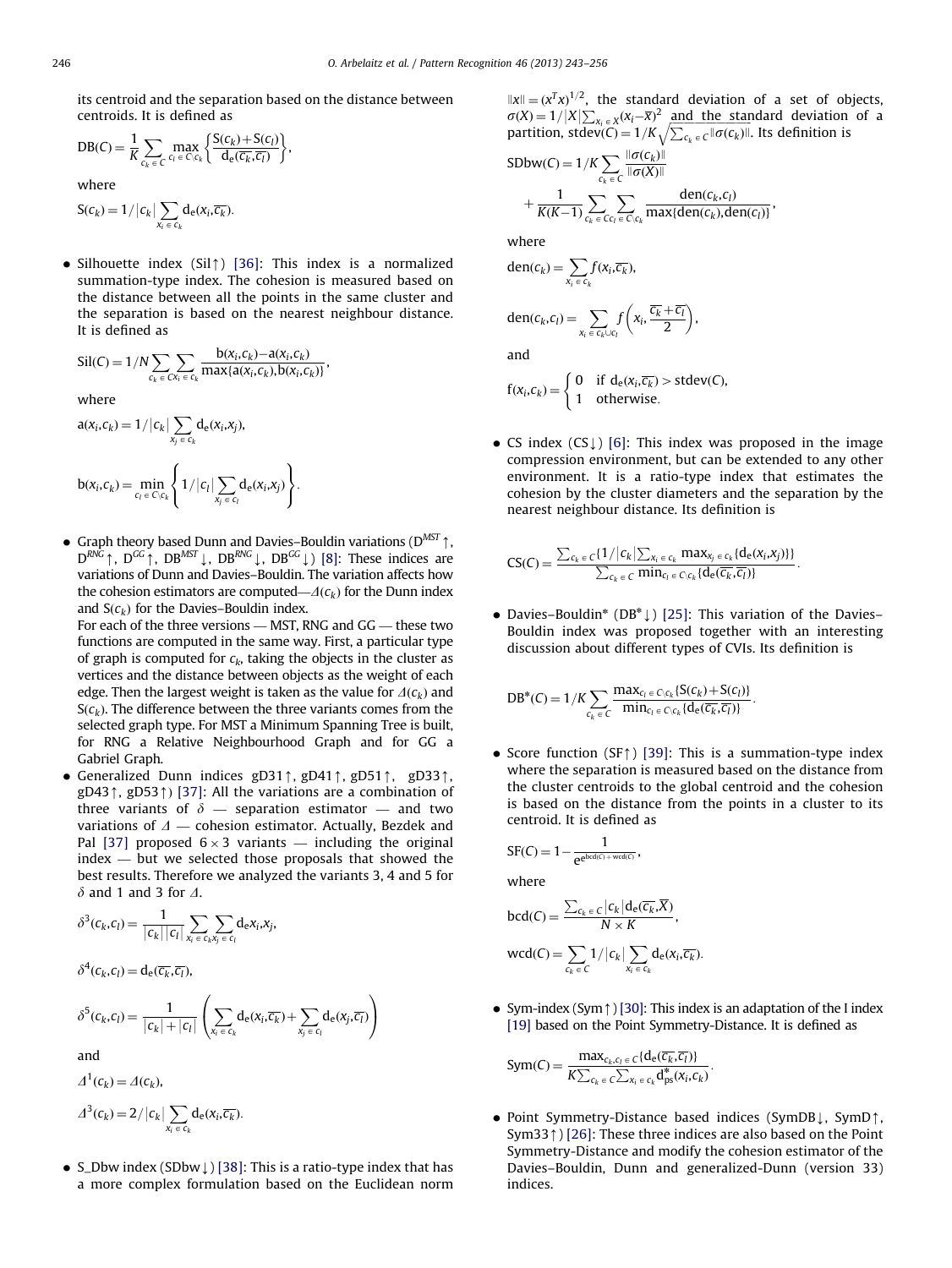<span id="page-4-0"></span>The SymDB index is computed as DB, but the computation of S is redefined as follows:

$$
S(c_k) = 1/|c_k| \sum_{x_i \in c_k} d_{ps}^*(x_i, c_k).
$$

The symD index is like D, but the  $\Delta$  function is defined as

$$
\Delta(c_k) = \max_{x_i \in c_k} \{ \mathbf{d}_{\text{ps}}^*(x_i, c_k) \}.
$$

And finally, the Sym33 index is a modification of gD33 where  $\Lambda$  is defined as

$$
\Delta(c_k) = 2/|c_k| \sum_{x_i \in c_k} d_{ps}^*(x_i, c_k).
$$

 $\bullet$  COP index (COP $\downarrow$ ) [\[40\]:](#page-12-0) Although this index was first proposed to be used in conjunction with a cluster hierarchy postprocessing algorithm, it can also be used as an ordinary CVI. It is a ratio-type index where the cohesion is estimated by the distance from the points in a cluster to its centroid and the separation is based on the furthest neighbour distance. Its definition is

$$
COP(C) = \frac{1}{N} \sum_{c_k \in C} |c_k| \frac{1/|c_k| \sum_{x_i \in c_k} d_e(x_i, \overline{c_k})}{\min_{x_i \notin c_k} \max_{x_j \in c_k} d_e(x_i, x_j)}.
$$

• Negentropy increment (NI $\downarrow$ ) [\[23\]:](#page-12-0) This is an index based on cluster normality estimation and, therefore, is not based on cohesion and separation estimations. It is defined as

$$
NI(C) = 1/2 \sum_{c_k \in C} p(c_k) \log \left| \sum_{c_k} \right| - 1/2 \log \left| \sum_{c_k \in C} p(c_k) \log p(c_k) \right|
$$

where  $p(c_k) = |c_k|/N$ ,  $\Sigma_{c_k}$  denotes the covariance matrix of cluster  $c_k$ ,  $\Sigma_X$  denotes the covariance matrix of the whole dataset and  $|\Sigma|$  denotes the determinant of a covariance matrix. Although the authors proposed the index as defined above, they later proposed a correction due to the poor results obtained. Nevertheless, we will use the index in its original form since the correction does not meet the CVI selection criterion used for this work.

• SV-Index (SV $\uparrow$ ) [\[24\]](#page-12-0): This ratio-type index is one of the most recent CVIs compared in this work. It estimates the separation by the nearest neighbour distance and the cohesion is based on the distance from the border points in a cluster to its centroid. It is defined as

$$
SV(C) = \frac{\sum_{c_k \in C} \min_{c_i \in C \setminus c_k} \{d_e(\overline{c_k}, \overline{c_l}\})}{\sum_{c_k \in C} 10/|c_k| \sum \max_{x_i \in c_k} (0.1|c_k|) \{d_e(x_i, \overline{c_k}\})}
$$

• OS-Index  $(OS\uparrow)$  [\[24\]](#page-12-0): This is another recent ratio-type index proposed by Žalik and Žalik [\[24\]](#page-12-0) where a more complex separation estimator is used. It is defined as

:

$$
OS(C) = \frac{\sum_{c_k \in C} \sum_{x_i \in c_k} oV(x_i, c_k)}{\sum_{c_k \in C} 10/|c_k| \sum \max_{x_i \in c_k} (0.1|c_k|) \{d_e(x_i, \overline{c_k})}\},
$$

where

$$
ov(x_i, c_k) = \begin{cases} \frac{a(x_i, c_k)}{b(x_i, c_k)} & \text{if } \frac{b(x_i, c_k) - a(x_i, c_k)}{b(x_i, c_k) + a(x_i, c_k)} < 0.4, \\ 0 & \text{otherwise,} \end{cases}
$$

and

$$
a(x_i,c_k) = 1/|c_k| \sum_{x_j \in c_k} d_e(x_i,x_j),
$$

$$
b(x_i,c_k) = 1/|c_k| \sum_{x_j \notin c_k} \min(|c_k|) \{d_e(x_i,x_j)\}.
$$

### 4. Experimental setup

In this section we describe the experiment performed to compare the CVIs listed in the previous section. As shown in [Section 2,](#page-1-0) there are many possible experimental designs for such a comparison. Since we want to compare the CVIs in a wide variety of configurations we designed an experiment with several factors. Unfortunately, due to combinatorial explosion we had to limit each factor to just a few levels and this finally led us to an experiment with 6480 configurations.

The comparative methodology that we used is a variation of the traditional problem of estimating the number of clusters of a dataset. The usual approach is to run a clustering algorithm over a dataset with a set of different values for the  $k$  parameter  $-$  the number of clusters of the computed partition — obtaining a set of different partitions. Then, the evaluated CVI is computed for all the partitions. The number of clusters in the partition obtaining the best results is considered the prediction of the CVI for that particular dataset. If this prediction matches the true number of clusters, the prediction is considered successful.

The variation we used modifies the problem so that the CVIs are not used to estimate the correct number of clusters. They are used to predict which is the ''best'' partition in the mentioned set of partitions. The ''best'' partition is defined as the one that is the most similar to the correct one—measured by a partition similarity measure—which is not always the one with the correct number of clusters. For a formal and more detailed description see [\[28\]](#page-12-0). In order to avoid the possible bias introduced by the selection of a particular partition similarity measure, we replicated all the experiments using three partition similarity measures: Adjusted Rand [\[31\],](#page-12-0) Jaccard [\[41\]](#page-12-0) and Variation of Information [\[42\].](#page-12-0)

We used three clustering algorithms to compute partitions from the datasets: k-means, Ward and average-linkage [\[2\]](#page-12-0). These are well known and it is easy to obtain different partitions by modifying the parameter that controls the number of clusters of the output partition. Each algorithm was used to compute a set of the output partition, each algorithm was used to compute a set of partitions with the number of clusters ranging from 2 to  $\sqrt{N}$ , where N is the number of objects in the dataset. In the case of the real datasets, the number of clusters in a partition was limited to 25 to avoid computational problems with large datasets.

As usual, we used several synthetically generated datasets for the CVI evaluation. Furthermore, we also compared them using 20 real datasets drawn from the UCI repository [\[43\].](#page-12-0) In any case, it is important to note that results based on real datasets should be analyzed with caution since these datasets are usually intended to be used with supervised learning and, therefore, they are not always well adapted to the clustering problem [\[9\].](#page-12-0) On the contrary, the synthetic datasets avoid many problems found with real datasets. For instance, in synthetic datasets categories exists independent of human experience and their characteristics can be easily controlled by the experiment designer.

The synthetic datasets were created to cover all the possible combinations of five factors: number of clusters  $(K)$ , dimensionality (dim), cluster overlap (ov), cluster density (den) and noise level (nl). We defined two types of overlap: strict, meaning that the ov overlap level must be exactly satisfied, and bounded, meaning that ov is the maximum allowed overlap.

A fixed hypercubic sampling window is defined to create all the synthetic datasets. The window is defined by the  $(0,0, \ldots, 0)$ and  $(50,50, \ldots, 50)$  coordinates. In a similar way, a reduced sampling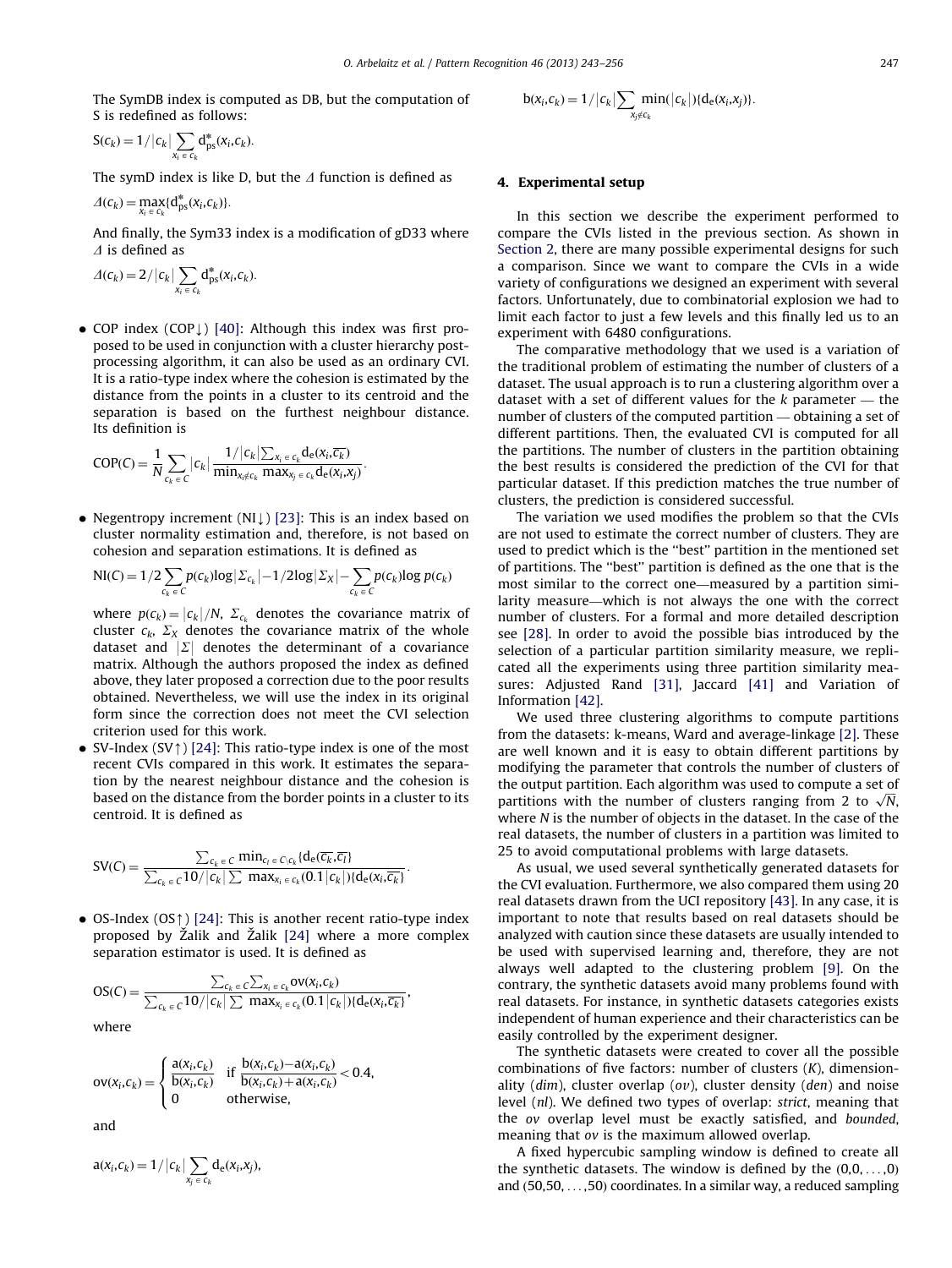<span id="page-5-0"></span>

| Table 1 |  |  |                                                |  |  |  |  |  |  |  |
|---------|--|--|------------------------------------------------|--|--|--|--|--|--|--|
|         |  |  | Values of the parameters used in the synthetic |  |  |  |  |  |  |  |
|         |  |  | dataset generation step.                       |  |  |  |  |  |  |  |

| Param.    | Value                         |
|-----------|-------------------------------|
| $n_{min}$ | 100                           |
| K         | 2, 4, 8                       |
| dim       | 2, 4, 8                       |
| $\alpha$  | $1.5$ (strict), $5$ (bounded) |
| den       | 1.4                           |
| nl        | 0, 0.1                        |

window is defined by the  $(3,3,\ldots,3)$  and  $(47,47,\ldots,47)$  coordinates. Then, the centre for the first cluster,  $c_0$ , is randomly drawn in the reduced sampling window based on a uniform distribution. The first cluster is created by randomly drawing  $n_{min} \times$  den points following a multivariate normal distribution of dim dimensions with mean  $c_0$  and the identity as covariance matrix. All points located outside the sampling window are removed and new points are drawn to replace them.

The remaining clusters will have  $n_{min}$  points and this produces a density asymmetry when  $den \neq 1$ . This occurs because a different number of points will be located in the same approximate volume.

In particular, we build the remaining  $K-1$  clusters as follows: if the overlap is bounded, the centre of the cluster,  $c_i$ , is drawn uniformly from the reduced sampling window. Otherwise, a previously created cluster centre,  $c_k$ , is randomly selected and the new cluster centre,  $c_i$ , is set to a random point located at a distance of  $2 \times ov$  from  $c_k$ . In any case, if  $d_e(c_i,c_l) < 2 \times ov \ \forall c_l \neq c_i$ the cluster centre is discarded and a new one is selected. Once the cluster centre has been defined the cluster is built by drawing  $n_{min}$ points in the same way as we did for the first cluster.

Finally, when all the clusters have been built,  $nl \times N'$  points are randomly created following a uniform distribution in the sampling window, where  $N'$  is the number of non-noise points in the dataset,  $N' = n_{min} \times (den + K - 1)$ .

The values of the parameters used to create the synthetic datasets are shown in Table 1, making 72 different configurations. As we created 10 datasets from each configuration we used 720 synthetic datasets. Multiplying this value by three partition similarity measures and three clustering algorithms we obtain the 6480 configurations previously mentioned. Notice that the  $n_{min}$  parameter ensures that every cluster is composed of at least 100 objects.

Fig. 1 shows an example of 4 two-dimensional datasets we have used. In the figure we can see how the different values of the generation parameters affects the point distribution in the datasets. Fig. 1a shows a dataset with four clusters, with no cluster overlap, no noise and no density asymmetry. The other three plots show dataset with similar characteristics except for overlap, density and noise parameters.

The 20 real datasets and their main characteristics are shown in Table 2. In this case the experiment is based on 180 configurations—20 datasets, 3 algorithms and 3 partition similarity measures.

Including synthetic and real datasets, and taking into account the different number of partitions computed for each dataset, each of the 30 CVIs was computed for 156 069 partitions.

# 5. Results

One of the goals of this work is to present the results in such a way that readers can focus on the particular configurations they are interested in. However, the vast amount of results obtained



Fig. 1. Two-dimensional plots of four synthetic datasets used in the experiment. (a) Shows a ''neutral'' dataset with no cluster overlap, no density asymmetry and no noise. (b) Shows a similar dataset with high cluster overlap. (c) Shows a dataset with cluster density asymmetry. (d) Shows a dataset with noise.

#### Table 2

The characteristics of the real datasets drawn from the UCI repository.

| Dataset                 | No. of objects | Features       | Classes        |
|-------------------------|----------------|----------------|----------------|
| Breast tissue           | 106            | 9              | 6              |
| <b>Breast Wisconsin</b> | 569            | 30             | $\overline{2}$ |
| Ecoli                   | 336            | 7              | 8              |
| Glass                   | 214            | 9              | 7              |
| Haberman                | 306            | 3              | $\overline{2}$ |
| Ionosphere              | 351            | 34             | 2              |
| Iris                    | 150            | 4              | 3              |
| Movement libras         | 360            | 90             | 15             |
| Musk                    | 476            | 166            | 2              |
| Parkinsons              | 195            | 22             | $\overline{2}$ |
| Segmentation            | 2310           | 19             | 7              |
| Sonar all               | 208            | 60             | $\overline{2}$ |
| Spectf                  | 267            | 44             | $\overline{2}$ |
| Transfusion             | 748            | $\overline{4}$ | 2              |
| Vehicle                 | 846            | 18             | 4              |
| Vertebral column        | 310            | 6              | 3              |
| Vowel context           | 990            | 10             | 11             |
| Wine                    | 178            | 13             | 3              |
| Winequality red         | 1599           | 11             | 6              |
| Yeast                   | 1484           | 8              | 10             |

prohibits all of them being shown in this paper. Therefore, we focus here on the overall results; drawing some important conclusions. However, all the detailed results are available in the web.

In this section we first describe the results obtained for the synthetic datasets and then the results for the real datasets are described. Finally, we present a brief discussion on the use of statistical analysis in clustering and we show the conclusions we drew by applying some statistical tests to the results.

#### 5.1. Synthetic datasets

The overall results for the synthetic datasets are shown in [Fig. 2.](#page-6-0) The figure shows the percentage of correct guesses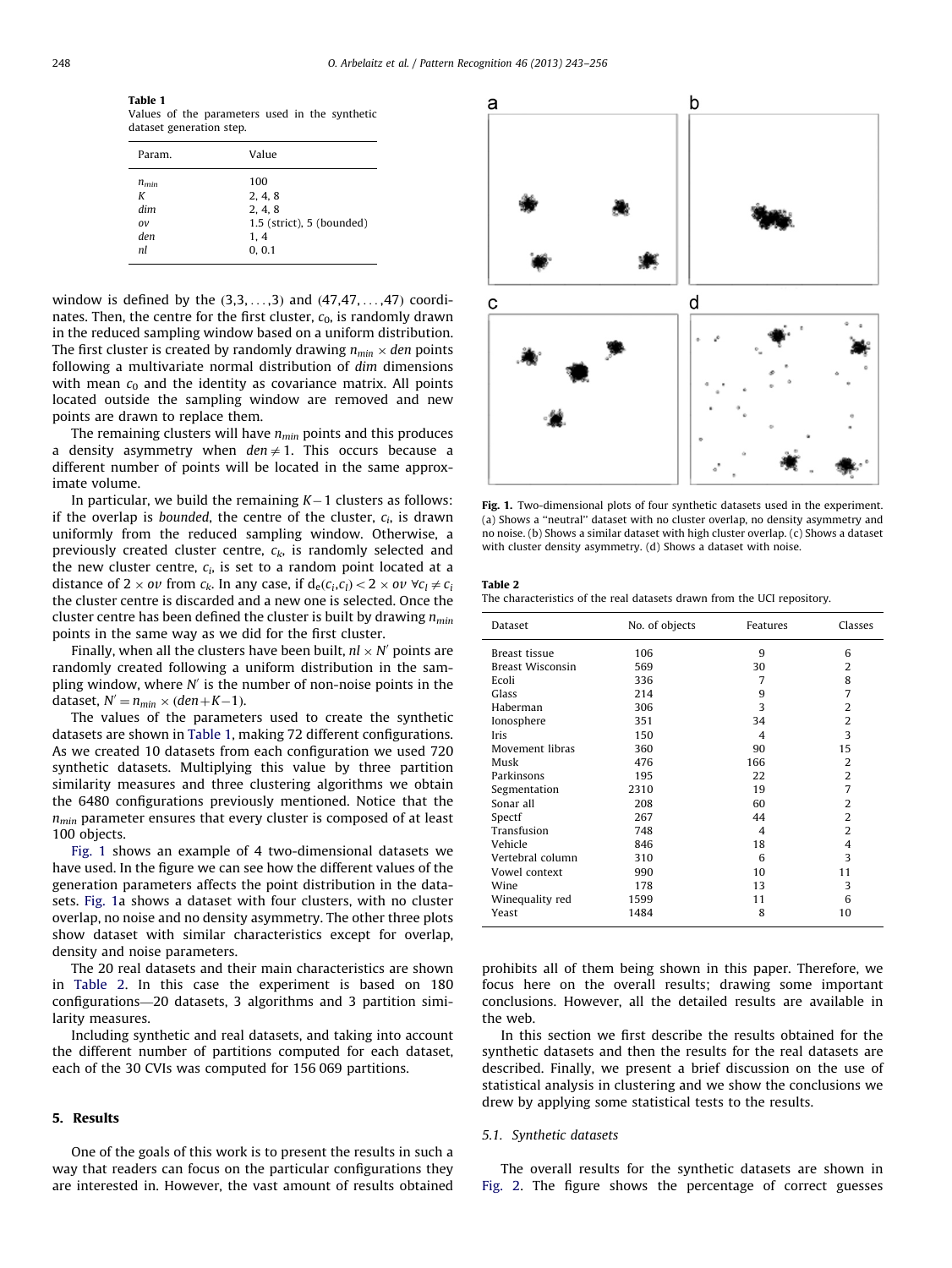<span id="page-6-0"></span>



Fig. 3. Results for synthetic datasets broken down by partition similarity measure.

(successes) achieved by each CVI, which are sorted by the number of successes. Notice that this percentage refers to the 6480 configurations. The graph shows that Silhouette achieves the best overall results and is the only one that exceeds the  $50\%$  score.  $DB^*$ and CH also show a good result, with a success rate beyond 45%.

It is also noticeable that in most cases variations of a CVI behave quite similarly; they appear in contiguous positions in the figure. The clearest cases are the generalized Dunn indices that use  $\Delta^3$  as cohesion estimator — gD33, gD43 and gD53 — and the graph theory based Dunn indices —  $D^{\overline{M}ST}$ ,  $D^{RNG}$  and  $D^{GG}$ .

Next we will show a similar graph for each experimental factor. In this case the value of each CVI is shown for each value of the analyzed factor. We will keep the CVI order shown in Fig. 2, so a decreasing graph will denote that the analyzed factor does not change the overall ranking.

First of all, let us focus on the graph corresponding to the partition similarity measure. Remind that this is a parameter of the validation methodology we have used (see [Section 4\)](#page-4-0). In Fig. 3 we can see that the selected partition similarity measure does not affect the results. This result suggests that the CVI comparison is not affected by the particular selection of a parameter of the evaluation methodology and, therefore, we can be confident of the results. Also notice that although Adjusted Rand and Jaccard show very similar results the use of the VI partition similarity measure produces slightly higher success rates.

In the following figures a similar breakdown can be found with regard to the characteristics of the datasets. In [Fig. 4](#page-7-0) we can see how the number of clusters of the datasets affects the results. As expected, all the CVIs obtain better results with fewer clusters—average result for  $k=2$  drops from 50.2% to 30.7%  $(k=4)$  and 24.8% ( $k=8$ ). We can also see that for high values of this parameter the differences between the CVIs are reduced. Furthermore, some indices, such as COP, show little sensitivity to this parameter making it the best CVI for  $k=8$ .

With respect to dimensionality (see [Fig. 5](#page-7-0)), the results show that the difficulty imposed by an increment in the number of dimensions does not severely affect the behaviour of the CVIs—except for NI. Moreover, some indices, such as Sym, show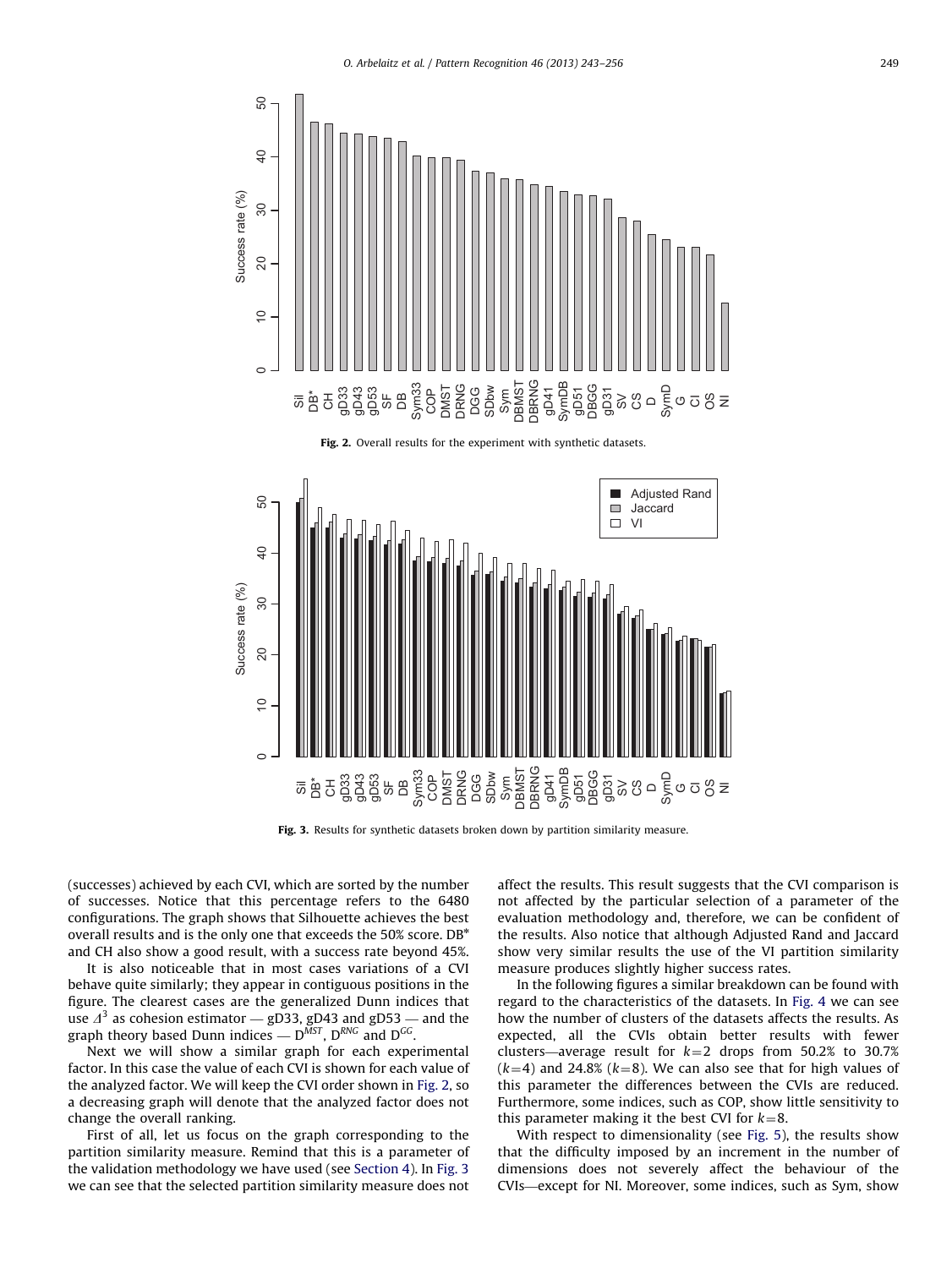<span id="page-7-0"></span>

Fig. 5. Results for synthetic datasets broken down by dimensionality.

a better behaviour for datasets with higher dimensionality. Silhouette also achieves the best results for every value analyzed for this parameter.

Let us now focus on the results shown in [Fig. 6.](#page-8-0) This graph shows that, as expected, datasets with no overlapping clusters lead to better CVI success rates. The average result decreases from 52.9% to 17.6% when well separated clusters are replaced by overlapped clusters. The graph also shows that although this parameter does not severely affect the overall trend, some CVIs are more hardly affected by cluster overlap, e.g. DB, COP and SymDB. Some others, such as G, CI and OS, seem not to work at all when clusters overlap.

With respect to the density of the clusters, [Fig. 7](#page-8-0) shows that having a cluster four times denser than the others, does not severely affect the CVIs. It seems that the best behaving indices are quite insensitive to this parameter while the rest show a better result when density heterogeneity is present. Silhouette is again, clearly, the CVI showing best results.

Noise level, the last dataset characteristic analyzed in this work, has a major impact on the scores of the CVIs [\(Fig. 8\)](#page-9-0). In fact, the scores in noisy environments are on average three times lower than they are when no noise is present. Silhouette, and mostly SDbw, are the main exception to this rule since they show similar score values for noisy and noiseless environments. Besides, the overall trend is not always followed and CH is the CVI that achieves the best results when no noise is present.

Finally, [Fig. 9](#page-9-0) shows how the clustering algorithm used in the experiment affects the scores of the indices evaluated. Although we cannot find a clear pattern, it seems that the overall comparative results are not severely affected since the decreasing pattern of the graph is somehow maintained. Most of the CVIs obtain their worst results for the k-means algorithm, but there are some exceptions where the opposite holds—COP, G, CI and OS are the most remarkable examples. Silhouette is again the one achieving the best results for hierarchical algorithms, but CH is the best CVI when k-means is used as clustering algorithm.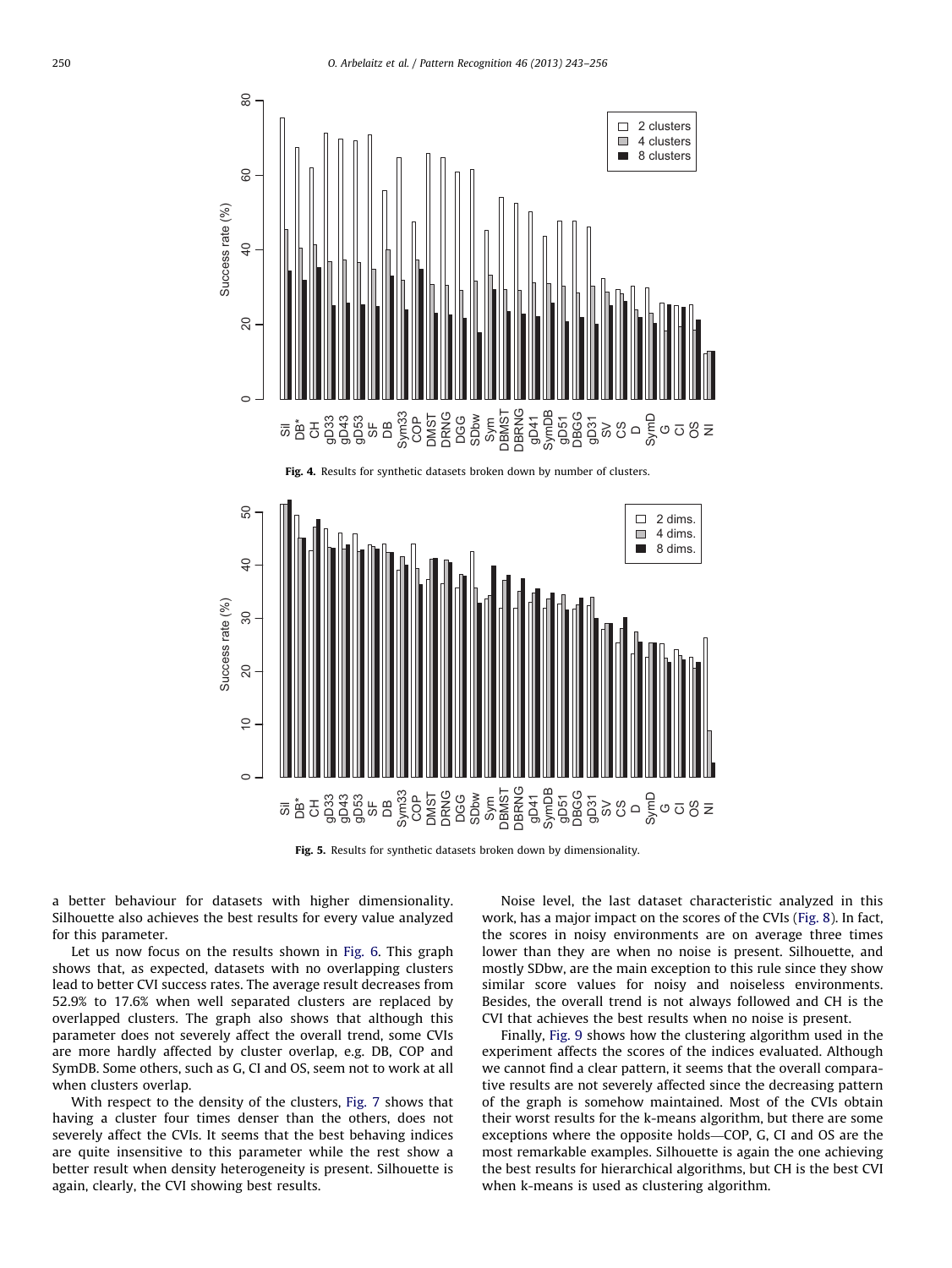<span id="page-8-0"></span>

Fig. 7. Results for synthetic datasets broken down by density.

# 5.2. Real datasets

In this section we show the results obtained for 20 real datasets following a similar style to the one we used for synthetic datasets. Obviously, since we do not have control over the dataset design the number of experimental factors is reduced to 2: partition similarity measure and clustering algorithms.

First, in [Fig. 10](#page-10-0) we show the overall results for real datasets. A quick comparison to the overall results for the synthetic datasets ([Fig. 2](#page-6-0)) shows that the results are qualitatively similar. Most of CVIs that obtained worst results with synthetic datasets are also in the tail of the ranking in the figure for real datasets. Focusing on the head of the ranking we can see that the generalized Dunn indices — gD33, gD43 and gD53 — remain in a similar position; SF, graph theory based Dunn and COP improve their position; and Silhouette,  $DB^*$  and CH go down the ranking. Considering these results we can say that the mentioned generalizations of the Dunn index show the steadiest results.

Returning to the two experimental factors involved in the experiments with real datasets, in [Fig. 11](#page-10-0) we show the results broken down by partition similarity measure. We can see that in this case it seems that the partition similarity measure selected can affect the results. Although Jaccard and VI follow the overall pattern the Adjusted Rand index does not. Furthermore, it is clear that in every case the average scores are much lower when Adjusted Rand is used, dropping from 39.1% (VI) or 31.1% (Jaccard) to 10.0%.

With regard to the clustering algorithm used (see [Fig. 12](#page-11-0)) the results are contradictory. On the one hand, if we focus on k-means and Ward, it seems that this factor does not severely affect the results. On the other hand, results for average-linkage reduce the differences between CVIs and do not follow the overall results. In this case, Sym shows the best results while SF achieves the highest success rates for k-means and Ward.

#### 5.3. Statistical tests

Although the assessment of the experimental results using statistical tests is a widely studied technique in machine learning, it is rarely used in the clustering area. Among the works cited in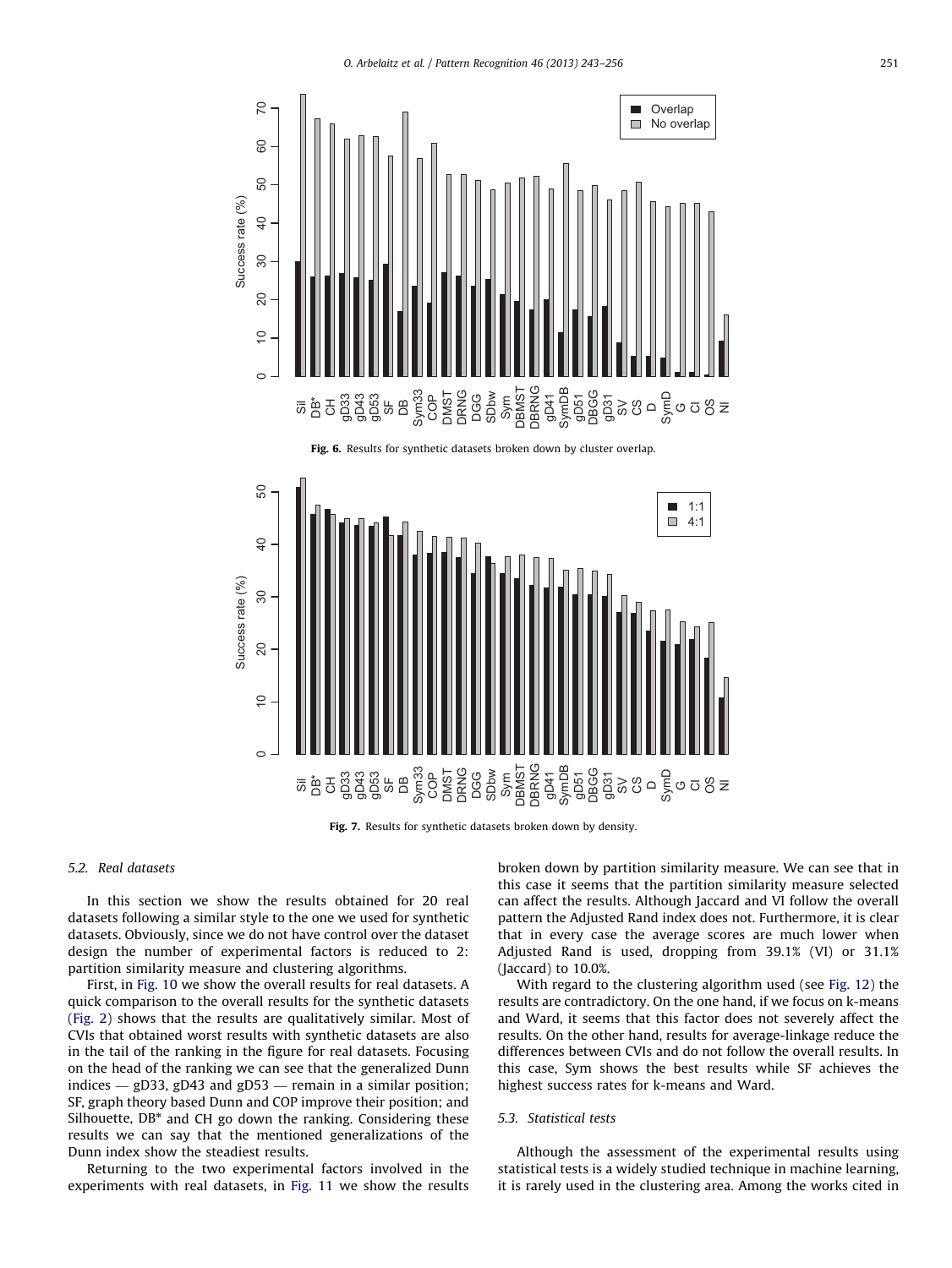<span id="page-9-0"></span>





Fig. 9. Results for synthetic datasets broken down by clustering algorithm.

[Section 2](#page-1-0) just Dubes [\[27\]](#page-12-0) used a statistical test to assess the influence of each experimental factor on the results obtained. However, in our case we focused on checking whether the observed differences between CVIs were statistically significant or not.

We argue that an effort should be made by the clustering and statistics communities to adapt these tools to clustering and effectively introduce them in the area. These types of tests would be even more important in extensive comparative works such as the one described in this paper. Therefore, although it is not the goal of this work, we propose a possible direct adaptation of a comparison method used in supervised learning. This method has been chosen due to the proximity of the supervised learning area to clustering and because the use of statistical tests in this area has been widely studied [\[44–46\]](#page-12-0).

We next describe the method and the proposed adaptation. Then, we conclude this section by discussing the results obtained

when we applied the proposed tests to the results obtained in the experiment carried out in our work to compare the performance of CVIs.

We based our statistical method on a common scenario in supervised learning where classification algorithms are compared. In this case it is usual to run the algorithms on several datasets and to compute a ''quality'' estimate, such as the accuracy or the AUC value, for each algorithm and database pair. A usual approach is to test the quality values achieved by all the algorithms for each dataset independently [\[45\].](#page-12-0) However, Demšar [\[44\]](#page-12-0) recently argued that a single test based on all the algorithms and all the datasets is a better choice. One of the advantages of this method is that the different values compared in the statistical test are independent, since they come from different datasets.

We have adapted the method proposed by Demsar [\[44\]](#page-12-0) and subsequently extended by García and Herrera [\[46\]](#page-12-0) to CVI comparisons. In brief, we simply replaced the classification algorithms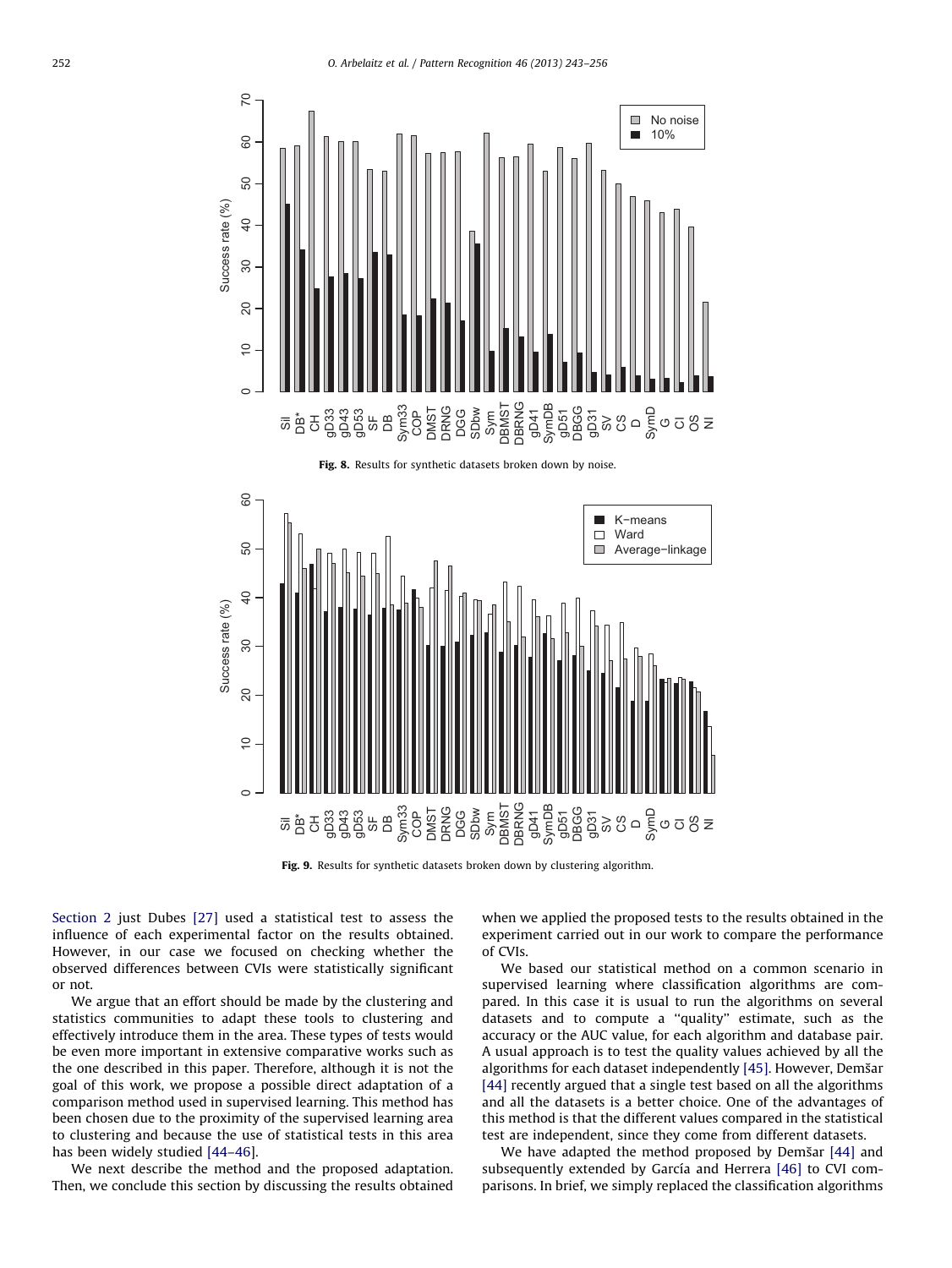<span id="page-10-0"></span>

Fig. 11. Results for real datasets broken down by partition similarity measure.

by CVIs. However, this is not enough, since in our experiments we obtained a Boolean value for each CVI-configuration pair instead of a ''quality'' estimate. Moreover, the configurations we obtained by varying the clustering algorithm and partition similarity measure are based on the same dataset, so it can be argued that they are not sufficiently independent.

Our solution was to add for each dataset the number of successes each CVI obtained for each clustering algorithm–partition similarity measure pair. Moreover, in order to obtain a more precise estimate, we also added the number of successes obtained in every run—remember that we created 10 datasets for each combination of dataset characteristics. We thus obtained 72 values ranging from 0 to 90 for each CVI, that gave us a ''quality'' estimate for independent datasets. Finally, we applied the statistical tests with no further modifications.

The tests we used were designed for comparisons of multiple classifiers (CVIs) in an all-to-all way. We used the Friedman test to check if any statistical difference existed and the Nemenyi test for pairwise CVI comparison [\[44\].](#page-12-0) Furthermore, we performed additional pairwise CVI comparisons with the Shaffer test as suggested by García and Herrera [\[46\]](#page-12-0). In both cases we performed the tests with 5% and 10% confidence level.

The main conclusion obtained by applying the above tests is that there are undoubtedly statistically significant differences between the 30 CVIs, as the Friedman test categorically shows with a p-value on the order of  $10^{-80}$ . All the performed pair-wise comparisons show a very similar result, so in [Fig. 13](#page-11-0) we only show the results for the most powerful test that we performed—Shaffer with a confidence level of 10%.

Since the used statistical tests are based on average rank values, the figure shows all the CVIs sorted by average rank. The results are very similar to those based on average scores ([Fig. 2\)](#page-6-0), but there are a couple of differences that should be underlined. First of all, the CVI order slightly changed, but most of the movements occurred in the central part of the ranking. Secondly, the CVIs formed quite well separated groups. In the first group there are 10 indices with an average rank between 9 and 13. Taking into account variations of a CVI as a single one, the group contains six indices: Silhouette,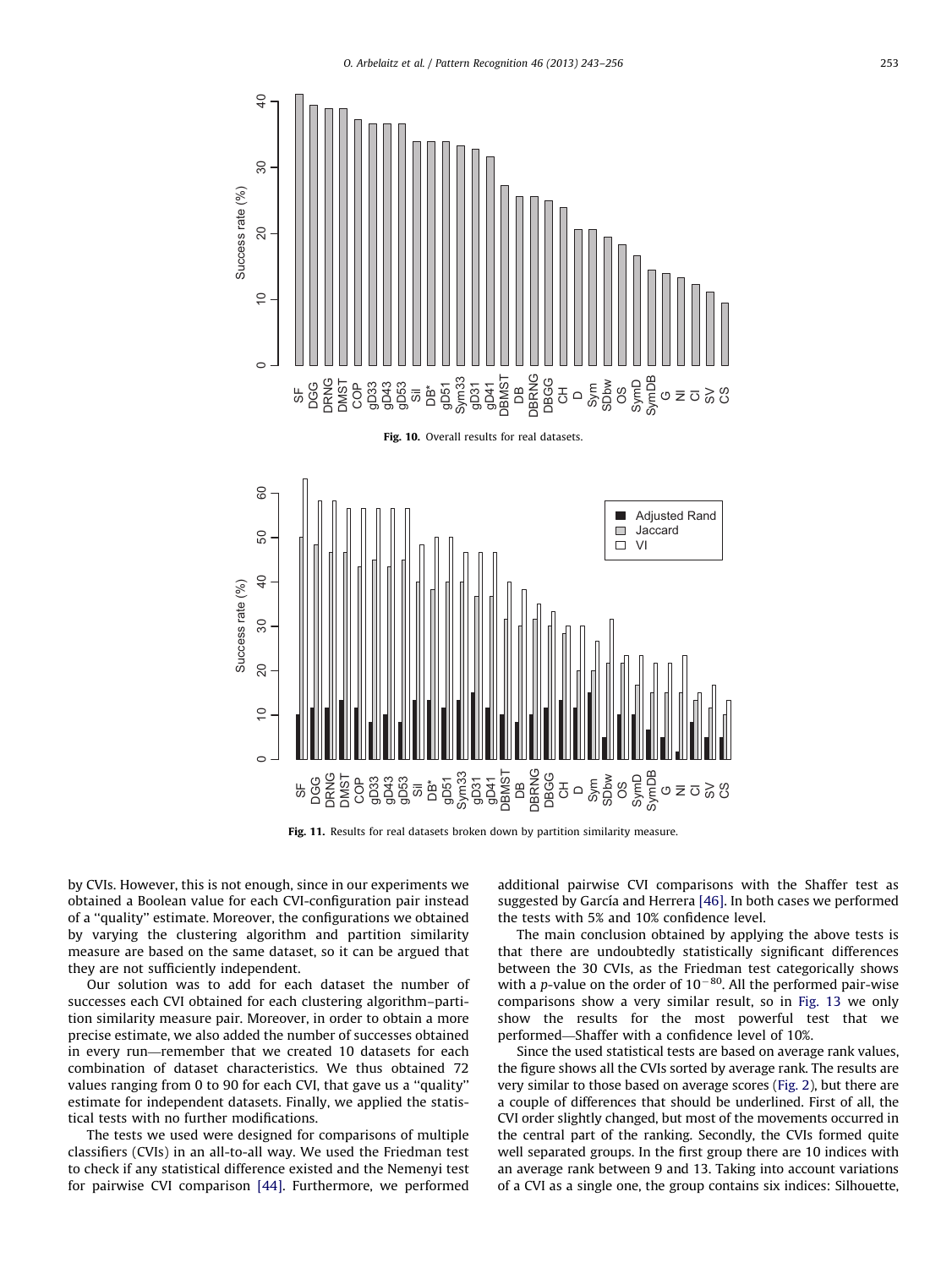<span id="page-11-0"></span>

Fig. 12. Results for real datasets broken down by clustering algorithm.



Fig. 13. Results for Shaffer test with a significance level of 10%.

Davies–Bouldin, Calinski–Harabasz, generalized Dunn, COP and SDbw. There is also a crowded central group with 14 CVIs and average rank between 14 and 17; and finally, a group of six indices with average rank between 19 and 23.

The bars in the figure group the indices that do not show statistically significant differences. The highly overlapped bars difficult the task of drawing categorical conclusions, but on the following we resume the information in the graph and remark the most interesting points:

- No significant difference exists between CVIs in the same group.
- All the CVIs in the first group perform significantly better than the CVIs in the third group.
- The best behaving CVI, Sil, obtains significantly better results than all the CVIs in the second group, except Sym.
- All the CVIs in the second group, except Sym and SymDB, have no statistically significant differences with at least one CVI in the third group.

In conclusion, the data does not show sufficiently strong evidence to distinguish a small set of CVIs as being significantly better than the rest. Nevertheless, there is a group of about 10 indices that seems to be recommendable and Silhouette, Davies– Bouldin\* and Calinski–Harabasz are in the top of this group. We have also performed statistical test to the experiment subsets shown in the results section, but no CVI can be considered significantly better than the others in any case.

## 6. Conclusions and further work

In this paper we presented a comparison of 30 cluster validity indices on an extensive set of configurations. It is, to the best of our knowledge, the most extensive CVI comparison ever published. Moreover, it is the first non-trivial CVI comparison that uses the methodological correction recently proposed by Gurrutxaga et al. [\[28\]](#page-12-0).

Due to the huge size of the experiment we have not been able to show all the results obtained. However, the interested reader can access them in electronic format in the web. The great advantage of this is that readers can focus on the results for the configurations they are interested in and we therefore provide a tool to enable them to select the most suitable CVIs for their particular application. This procedure is very recommendable since there is not a single CVI that showed clear advantage over the rest in every context, although Silhouette index obtained the best results in many of them.

We next summarize the main conclusions we drew from the CVI comparison. First, we observed that some CVIs appear to be more suitable for certain configurations, although the results were not conclusive. Furthermore, the overall trend never changed dramatically when we focused on a particular factor. Another fact worth noting is that the results for real and synthetic datasets are qualitatively similar, although they show disagreements for some particular indices.

With regard to the experimental factors, noise and cluster overlap had the greatest impact on CVI performance. The number of successes is dramatically reduced when noise is present or clusters overlap. In particular, the inclusion of 10% random noise reduces the average score to a third part. A very similar score reduction was found when the clusters were moved closer so they highly overlapped. Another remarkable and surprising fact is that some indices showed better results in (a priori) more complex configurations. For example, some indices improved their results when the dimensionality of the datasets increased or the homogeneity of the cluster densities disappeared.

Finally, we confirmed that the selection of a partition similarity measure that enables correction of the experimental methodology is not a critical factor. Nevertheless, it is clear that it can produce some variations in the results, so our suggestion is to use several of them to obtain more robust results. Our work shows that CVIs appear to be better adapted to the VI and Jaccard partition similarity measures than to Adjusted Rand.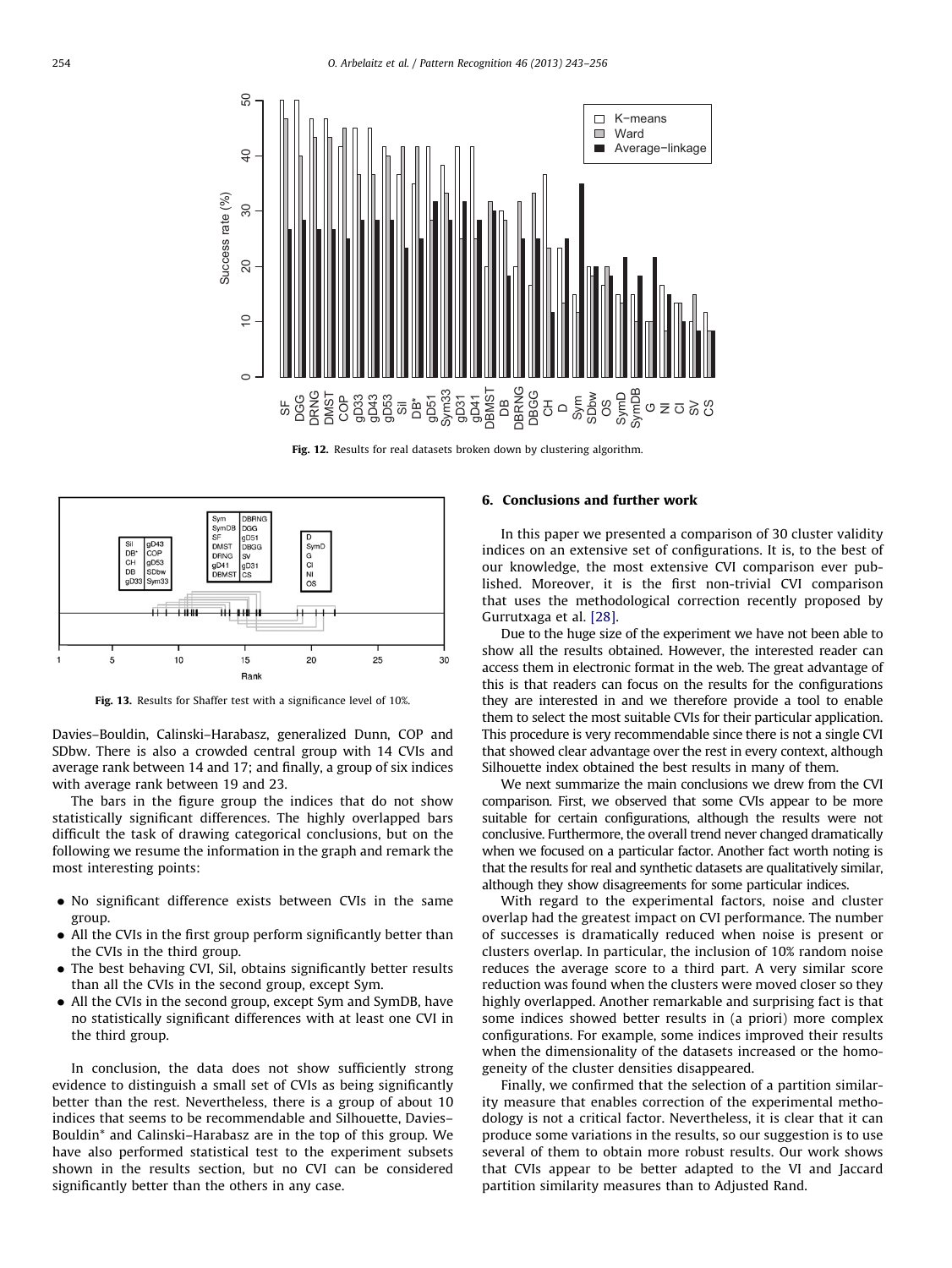<span id="page-12-0"></span>An statistical significance analysis of the results showed that there are three main groups of indices and the indices in the first group — Silhouette, Davies–Bouldin, Calinski–Harabasz, generalized Dunn, COP and SDbw — behave better than indices in the last group — Dunn and its Point Symmetry-Distance based variation, Gamma, C-Index, Negentropy increment and OS-Index — being the differences statistically significant.

This work also raises some questions and, therefore, suggests some future work. It is obvious that this type of work can always be improved. Although we consider that we performed an extensive comparison there is room for extending it to include more CVIs, datasets, clustering algorithms and so on. In this context noise and overlap would appear to be the most interesting factors to analyse in greater depth. We also limited this work to crisp clustering, so a fuzzy CVI comparison would be a natural continuation. The analysis of some other kind of indices, such as stability based ones, would also be of great interest.

Finally, we argued that statistical tests are a very valuable tool in data mining and that an effort should be made to use them more widely in clustering. We adapted a method widely accepted in the supervised learning area for our work, but this is just a first approach to the problem and there is a vast field of theoretical research to be addressed.

#### Acknowledgements

This work was funded by the University of the Basque Country, general funding for research groups (Aldapa, GIU10/02), by the Science and Education Department of the Spanish Government (ModelAccess project, TIN2010-15549), by the Basque Government's SAIOTEK program (Datacc project, S-PE11UN097) and by the Diputación Foral de Gipuzkoa (Zer4you project, DG10/5).

#### References

- [1] M. Halkidi, Y. Batistakis, M. Vazirgiannis, On clustering validation techniques, Journal of Intelligent Information Systems 17 (2001) 107–145.
- [2] A.K. Jain, R.C. Dubes, Algorithms for Clustering Data, Prentice-Hall, Inc., Upper Saddle River, NJ, USA, 1988.
- [3] B. Mirkin, Clustering for Data Mining: A Data Recovery Approach, Chapman & Hall/CRC, Boca Raton, Florida, 2005.
- [4] P.H.A. Sneath, R.R. Sokal, Numerical Taxonomy, Books in Biology, W.H. Freeman and Company, San Francisco, 1973.
- [5] K.J. Holzinger, H.H. Harman, Factor Analysis, University of Chicago Press, Chicago, 1941.
- [6] C.-H. Chou, M.-C. Su, E. Lai, A new cluster validity measure and its application to image compression, Pattern Analysis and Applications 7 (2004) 205–220.
- [7] D. Barbará, S. Jajodia (Eds.), Applications of Data Mining in Computer Security, Kluwer Academic Publishers, Norwell, Massachusetts, 2002.
- [8] N.R. Pal, J. Biswas, Cluster validation using graph theoretic concepts, Pattern Recognition 30 (1997) 847–857.
- [9] I. Guyon, U. von Luxburg, R.C. Williamson, Clustering: science or art?, in: NIPS 2009 Workshop on Clustering Theory, Vancouver, Canada, 2009.
- [10] M. Brun, C. Sima, J. Hua, J. Lowey, B. Carroll, E. Suh, E.R. Dougherty, Modelbased evaluation of clustering validation measures, Pattern Recognition 40 (2007) 807–824.
- [11] D. Pfitzner, R. Leibbrandt, D. Powers, Characterization and evaluation of similarity measures for pairs of clusterings, Knowledge and Information Systems 19 (2009) 361–394.
- V. Batagelj, M. Bren, Comparing resemblance measures, Journal of Classification 12 (1995) 73–90.
- [13] J.C. Dunn, A fuzzy relative of the ISODATA process and its use in detecting compact well-separated clusters, Journal of Cybernetics 3 (1973) 32–57.
- [14] D.L. Davies, D.W. Bouldin, A clustering separation measure, IEEE Transactions on Pattern Analysis and Machine Intelligence 1 (1979) 224–227.
- [15] T. Calinski, J. Harabasz, A dendrite method for cluster analysis, Communications in Statistics 3 (1974) 1–27.
- [16] A. Ben-Hur, A. Elisseeff, I. Guyon, A stability based method for discovering structure in clustered data, in: Biocomputing 2002 Proceedings of the Pacific Symposium, vol. 7, 2002, pp. 6–17.
- [17] A.K. Jain, J. Moreau, Bootstrap technique in cluster analysis, Pattern Recognition 20 (1987) 547–568.
- [18] E. Dimitriadou, S. Dolňicar, A. Weingessel, An examination of indexes for determining the number of clusters in binary data sets, Psychometrika 67 (2002) 137–159.
- [19] U. Maulik, S. Bandyopadhyay, Performance evaluation of some clustering algorithms and validity indices, IEEE Transactions on Pattern Analysis and Machine Intelligence 24 (2002) 1650–1654.
- [20] G.W. Milligan, M.C. Cooper, An examination of procedures for determining the number of clusters in a data set, Psychometrika 50 (1985) 159–179.
- [21] M. Halkidi, M. Vazirgiannis, A density-based cluster validity approach using multi-representatives, Pattern Recognition Letters 20 (2008) 773–786.
- [22] A. Hardy, On the number of clusters, Computational Statistics & Data Analysis 23 (1996) 83–96.
- [23] L.F. Lago-Fernández, F. Corbacho, Normality-based validation for crisp clustering, Pattern Recognition 43 (2010) 782–795.
- [24] K.R. Žalik, B. Žalik, Validity index for clusters of different sizes and densities, Pattern Recognition Letters 32 (2011) 221–234.
- [25] M. Kim, R.S. Ramakrishna, New indices for cluster validity assessment, Pattern Recognition Letters 26 (2005) 2353–2363.
- [26] S. Saha, S. Bandyopadhyay, Performance evaluation of some symmetry-based cluster validity indexes, IEEE Transactions on Systems, Man, and Cybernetics, Part C 39 (2009) 420–425.
- [27] R.C. Dubes, How many clusters are best? an experiment, Pattern Recognition 20 (1987) 645–663.
- [28] I. Gurrutxaga, J. Muguerza, O. Arbelaitz, J.M. Pérez, J.I. Martín, Towards a standard methodology to evaluate internal cluster validity indices, Pattern Recognition Letters 32 (2011) 505–515.
- [29] J.C. Bezdek, W.Q. Li, Y. Attikiouzel, M. Windham, A geometric approach to cluster validity for normal mixtures, Soft Computing—A Fusion of Foundations, Methodologies and Applications 1 (1997) 166–179.
- [30] S. Bandyopadhyay, S. Saha, A point symmetry-based clustering technique for automatic evolution of clusters, IEEE Transactions on Knowledge and Data Engineering 20 (2008) 1441–1457.
- [31] L. Hubert, P. Arabie, Comparing partitions, Journal of Classification 2 (1985) 193–218.
- [32] D.-J. Kim, Y.-W. Park, D.-J. Park, A novel validity index for determination of the optimal number of clusters, IEICE Transactions on Information and Systems E84-D (2001) 281–285.
- [33] C.A. Sugar, G.M. James, Finding the number of clusters in a dataset, Journal of the American Statistical Association 98 (2003) 750–763.
- [34] F.B. Baker, L.J. Hubert, Measuring the power of hierarchical cluster analysis, Journal of the American Statistical Association 70 (1975) 31–38.
- [35] L.J. Hubert, J.R. Levin, A general statistical framework for assessing categorical clustering in free recall, Psychological Bulletin 83 (1976) 1072–1080.
- [36] P. Rousseeuw, Silhouettes: a graphical aid to the interpretation and validation of cluster analysis, Journal of Computational and Applied Mathematics 20 (1987) 53–65.
- [37] J.C. Bezdek, N.R. Pal, Some new indexes of cluster validity, IEEE Transactions on Systems, Man, and Cybernetics, Part B 28 (1998) 301–315.
- [38] M. Halkidi, M. Vazirgiannis, Clustering validity assessment: finding the optimal partitioning of a data set, in: Proceedings of the First IEEE International Conference on Data Mining (ICDM'01), California, USA, 2001, pp. 187–194.
- [39] S. Saitta, B. Raphael, I. Smith, A bounded index for cluster validity, in: P. Perner (Ed.), Machine Learning and Data Mining in Pattern Recognition, Lecture Notes in Computer Science, vol. 4571, Springer, Berlin, Heidelberg, 2007, pp. 174–187.
- [40] I. Gurrutxaga, I. Albisua, O. Arbelaitz, J.I. Martín, J. Muguerza, J.M. Pérez, I. Perona, SEP/COP: an efficient method to find the best partition in hierarchical clustering based on a new cluster validity index, Pattern Recognition 43 (2010) 3364–3373.
- [41] P. Jaccard, Nouvelles recherches sur la distribution florale, Bulletin de la Societé Vaudoise de Sciences Naturelles 44 (1908) 223-370.
- [42] M. Meilă, Comparing clusterings by the variation of information, in: Proceedings of the Sixteenth Annual Conference on Computational Learning Theory (COLT), 2003, pp. 173–187.
- 43] A. Frank, A. Asuncion, UCI machine learning repository, 2010.
- [44] J. Demšar, Statistical comparisons of classifiers over multiple data sets, Journal of Machine Learning Research 7 (2006) 1–30.
- [45] T.G. Dietterich, Approximate statistical tests for comparing supervised classification learning algorithms, Neural Computation 10 (1998) 1895–1924.
- [46] S. García, F. Herrera, An extension on "statistical comparisons of classifiers over multiple data sets'' for all pairwise comparisons, Journal of Machine Learning Research 9 (2008) 2677–2694.

Olatz Arbelaitz received the M.Sc. and Ph.D. degrees in Computer Science from the University of the Basque Country in 1993 and 2002, respectively. She is an Associate Professor in the Computer Architecture and Technology Department of the University of the Basque Country. She has worked in autonomous robotics, combinatorial optimization and supervised and unsupervised machine learning techniques, focusing lately in web mining.